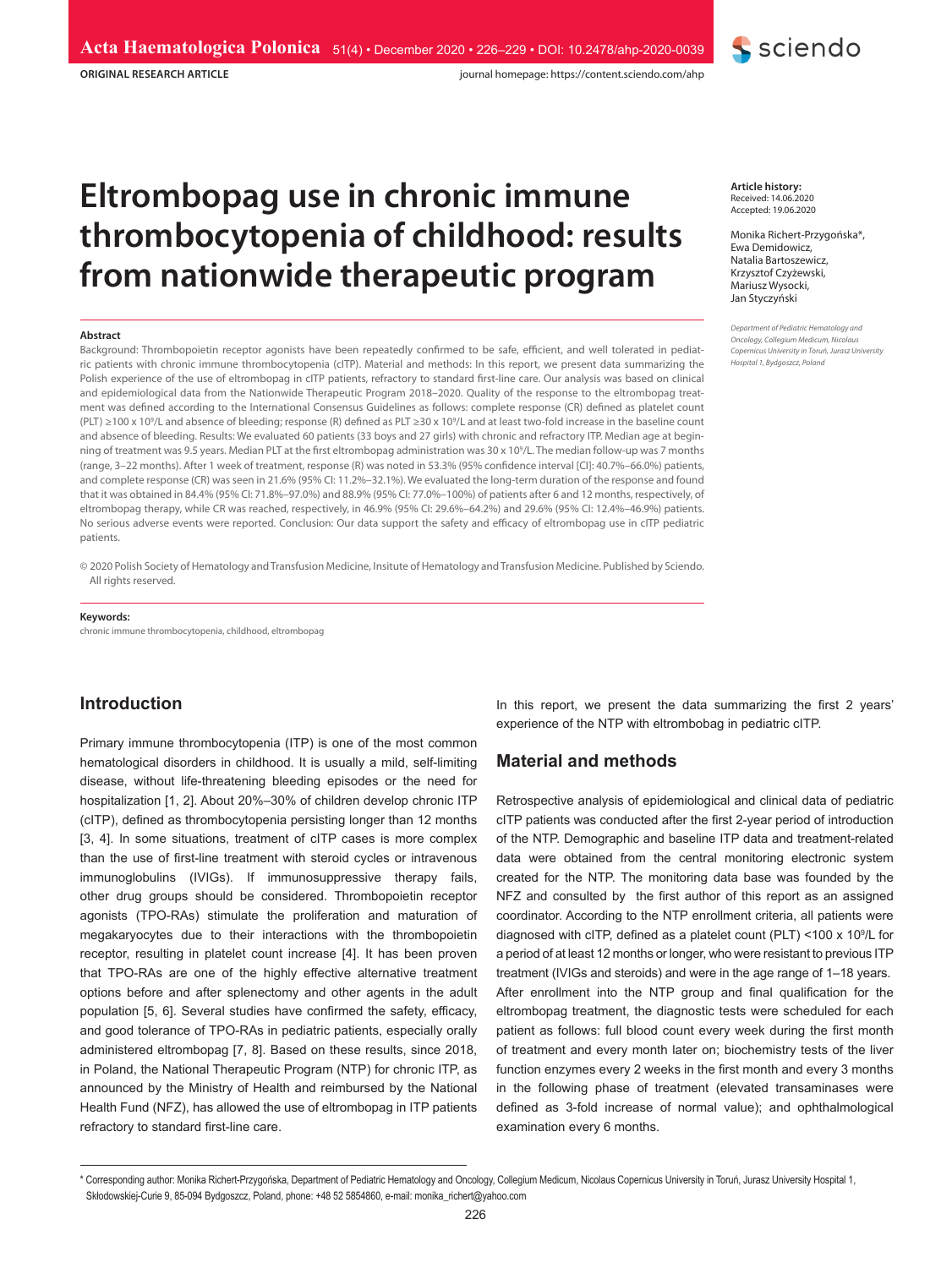Quality of the response to the eltrombopag treatment was defined according to the International Consensus Guidelines as follows: complete response (CR) was defined as PLT ≥100 x 10<sup>9</sup> /L and absence of bleeding; response (R) was defined as PLT ≥30 x 10<sup>9</sup> /L and at least two-fold increase in the baseline count and absence of bleeding; no response (NR) as PLT ≤30 x 10<sup>9</sup> /L or <2-fold increase of baseline platelet count or bleeding; and duration of response was measured from the achievement of CR or R to the time of loss of CR or R [3].

#### *Statistical analysis*

Descriptive analysis was performed, with median and range values. Response and complete response rates at each time point were provided with 95% confidence intervals (95% CIs) [9].

## **Results**

The total number of 62 children was qualified to receive the therapeutic program of therapy with eltrombopag for cITP between March 2018 and March 2020. Two patients did not meet the criteria of cITP and were excluded from this analysis. Among all patients treated with eltrombopag, 33 were boys and 27 girls (Tab. I). The median age at the date of NTP enrollment was 9.5 years (2–17 years). At the beginning of treatment, the median PLT was 30 x 109 /L (range: 1–98 x 10<sup>9</sup> /L). The median follow-up was 7 months (range: 3–22 months).

After the first week of eltrombopag therapy, the median PLT was 51 x 109 /L, CR was observed in 21.6% (95% CI: 11.2%–32.1%) patients, and R was achieved in 53.3% (95% CI: 40.7%–66.0%) of patients. After the first 4 weeks of therapy, CR was observed in 33.3% (95% CI: 20.4%–46.3%), and R was noted in 72.6% (95% CI: 60.3%–84.8%) patients. Additionally, eltrombopag efficacy and response duration was evaluated in patients with complete laboratory and clinical data at the time points of 6 months and 12 months after beginning of therapy. The long-term duration of the response was assessed, and we found that it was obtained in 84.4% (95% CI: 71.8%–97.0%) and in 88.9% (95% CI: 77.0%–100%) of patients after6 and 12 months, respectively, of eltrombopag therapy, while CR was reached, respectively, in 46.9% (95% CI: 29.6%–64.2%) and 29.6% (95% CI: 12.4%–46.9%) patients (Fig. 1).

No serious adverse effects were observed. In only one patient a transient increase in transaminases level was reported.

## **Discussion**

Data on eltrombopag use in children with cITP are limited and are mostly based on evidence from studies in adults, few clinical randomized trials, or single-center experiences. This observational report is a retrospective evaluation of the first 2 years of Polish experience with eltrombopag use in clinical practice in pediatric patients. So far, eltrombopag is the only available option of TPO-RA reimbursed by the National Health Fund for cITP pediatric patients in Poland. This determines the final results and also limits the final choice of second-line therapy for children and adults with cITP, refractory to previous steroid or IVIGs treatment.

*Table I. Data of pediatric patients treated with eltrombopag in NTP in Poland 2018–2020*

| <b>Characteristics</b>                               | <b>Value</b>    |  |
|------------------------------------------------------|-----------------|--|
| Gender                                               |                 |  |
| Male, No (%)                                         | 33 (55)         |  |
| Female, No (%)                                       | 27 (45)         |  |
| Age at start of eltrombopag treatment, years         |                 |  |
| Median (range)                                       | $9.5(2-17)$     |  |
| Baseline PLT count, 10 <sup>9</sup> /L               |                 |  |
| Median (range)                                       | $30(1-98)$      |  |
| Median starting dose, mg                             |                 |  |
| Median (range)                                       | $50(25-50)$     |  |
| Eltrombopag efficacy in time                         |                 |  |
| TW <sub>1</sub>                                      |                 |  |
| Median PLT count, 10 <sup>9</sup> /L; median (range) | $51(1-471)$     |  |
| Patients with R: No./TOT (%)                         | 32/60 (53.3)    |  |
| Patients with CR; No./TOT (%)                        | 13/60 (21.6)    |  |
| T1                                                   |                 |  |
| Median PLT count, 10 <sup>9</sup> /L; median (range) | 67 (1-446)      |  |
| Patients with R: No./TOT (%)                         | 37/51 (72,6)    |  |
| Patients with CR; No./TOT (%)                        | 17/51 (33.3)    |  |
| T <sub>3</sub>                                       |                 |  |
| Median PLT count, 10 <sup>9</sup> /L; median (range) | $77.5(5 - 327)$ |  |
| Patients with R; No./TOT (%)                         | 37/42 (88.1)    |  |
| Patients with CR: No./TOT (%)                        | 15/42 (35.7)    |  |
| T <sub>6</sub>                                       |                 |  |
| Median PLT count, 10 <sup>9</sup> /L; median (range) | $97.5(1 - 852)$ |  |
| Patients with R: No./TOT (%)                         | 27/32 (84.4)    |  |
| Patients with CR; No./TOT (%)                        | 15/32 (46.9)    |  |
| T <sub>12</sub>                                      |                 |  |
| Median PLT count, 10 <sup>9</sup> /L; median (range) | 77 (7-339)      |  |
| Patients with R; No./TOT (%)                         | 24/27 (88.9)    |  |
| Patients with CR; No./TOT (%)                        | 8/27(29.6)      |  |

*NTP – National Therapeutic Program; No – number; M – male; F – female; PLT – platelet count; TW – after 1 week; T1 – after 1 month; T3 – after 3 months; T6 – after 6 months; T12 – after 12 months; CR – complete remission; R – remission; TOT – total number*

In all 60 patients, eltrombopag therapy was well tolerated and safe during the observational period of almost 2 years, consistent with the results of prior publications [10]. The overall 3-month, 6-month, and 12-month response rate to eltrombopag in this demonstrated group was over 80%, which is also comparable to the results from previous pediatric international studies [11–14]. Response duration and response quality were satisfactory, and moreover, constantly rising in time. Almost 90% of the followed-up and evaluated patients presented durable response with sustained platelet response ( $\geq 30 \times 10^9$ /L). Indirectly, we can assume that this helped not only to improve the platelet count in every single patient but also decreased the need for other ITP therapies and resulted in improvement of quality of life (QoL). Nevertheless, no data are available whether eltrombopag therapy reduced the percentage of patients who required other concomitant drugs or salvage therapies. Recently, the American Society of Hematology (ASH) published updated recommendations for adult and pediatric patients with ITP, including cITP [1]. The panel of experts agreed on several new diagnostic and management approaches, including the use of TPO-RAs. Regarding the disease-related definitions and the diagnostic routine, these have not been changed since 2011 [15]; current treatment recommendations favor therapies that avoid the side effects of medication and have minimal negative impact on healthrelated QoL (HRQoL) (Tab. II).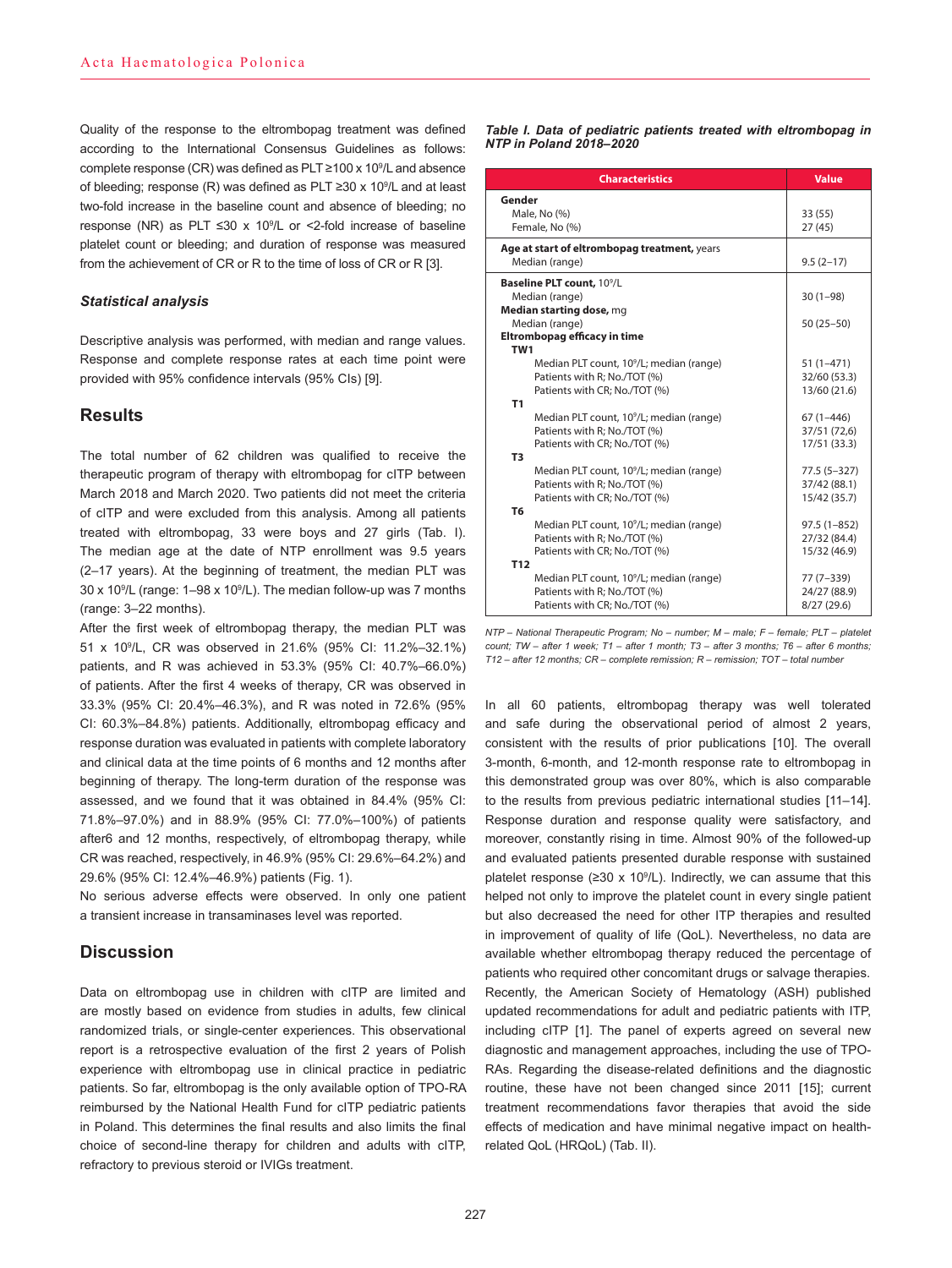

## *6 months; T12 – after 12 months; lines of trends are shown Fig. 1. Time-dependent response to eltrombopag therapy*

*CR – complete response; R – response; TW1 – after 1 week; T1 – after 1 month; T3 – after 3 months; T6 – after 6 months; T12 – after 12 months; lines of trends are shown*

| <b>Management approach</b> | <b>Recommendation</b>                                                                                                                                                                                                                                                                                                                                                                                               |
|----------------------------|---------------------------------------------------------------------------------------------------------------------------------------------------------------------------------------------------------------------------------------------------------------------------------------------------------------------------------------------------------------------------------------------------------------------|
| Observation                | In children with ndITP who have no or mild bleeding only (skin manifestation), regardless of the platelet count<br>In children with ndITP who have no or minor bleeding preferred over corticosteroids, anti-D, or IVIGs                                                                                                                                                                                            |
| First-line therapy         | In children with ndITP who have non-life-threatening mucosal bleeding and/or diminished HRQoL, corticosteroid courses rather<br>than anti-D or IVIGs<br>- Steroid courses not longer than 7 days<br>- Prednisone preferably<br>- Dosing:<br>(i) Prednisone 2-4 mg/kg/day; maximum 120 mg daily; for 5-7 days<br>(ii) Dexamethasone 0.6 mg/kg/day; maximum 40 mg/kg/day, for 4 days<br>Anti-D or IVIGs comparatively |
| Second-line therapy        | In children with ITP who have non-life-threatening mucosal bleeding and/or diminished HRQoL and do not respond to first-line<br>treatment:<br>- TPO-RAs rather than rituximab<br>- <b>TPO-RAs</b> rather than splenectomy<br>- rituximab rather than splenectomy                                                                                                                                                    |

*ITP – immune thrombocytopenia; ndITP – newly diagnosed ITP; HRQoL – health-related quality of life; IVIGs – intravenous immunoglobulins; TPO-Ras – thrombopoietin receptor agonists*

In children with newly diagnosed ITP (ndITP) who have no or mild bleeding only, regardless of the platelet count, the ASH guideline panel suggests outpatient treatment rather than hospital admission. Similarly, observation is preferred rather than steroid, IVIGs, or anti-D therapy in ndITP children with no bleeding or skin bleeding manifestation only. In children with ndITP with no life-threatening bleeding or no diminished HRQoL, the ASH panel suggest steroids as the first-line ITP therapy preferably over IVIGs or anti-D. In children who do not have response to first-line treatment, it is recommended to use TPO-RAs rather than rituximab or splenectomy. The expert panel recognized the use of TPO-RAs as being beneficial with reference to durable response and reduction or discontinuation of steroid use.

## **Conclusion**

These initial data of the Polish Therapeutic Program support the safety and efficacy of eltrombopag use in chronic ITP pediatric patients, with almost 90% response in 12-month follow-up.

## *Acknowledgments*

The authors thank the Head Office of the NFZ for providing access to the data of patients qualified to enroll in the Therapeutic Program.

## *Authors' contributions*

MRP, JS – study design and statistical analysis. MRP – data analysis, interpretation, manuscript writing, and administrative support. All authors – provision of important clinical data, data checkup, and final approval.

## *Conflict of interest*

MRP is a coordinator assigned by the NFZ to consult with the therapeutic program on eltrombopag use in children with chronic ITP. JS is a National Consultant in Pediatric Hematology and Oncology. All other authors declare no conflicts of interest related to this study.